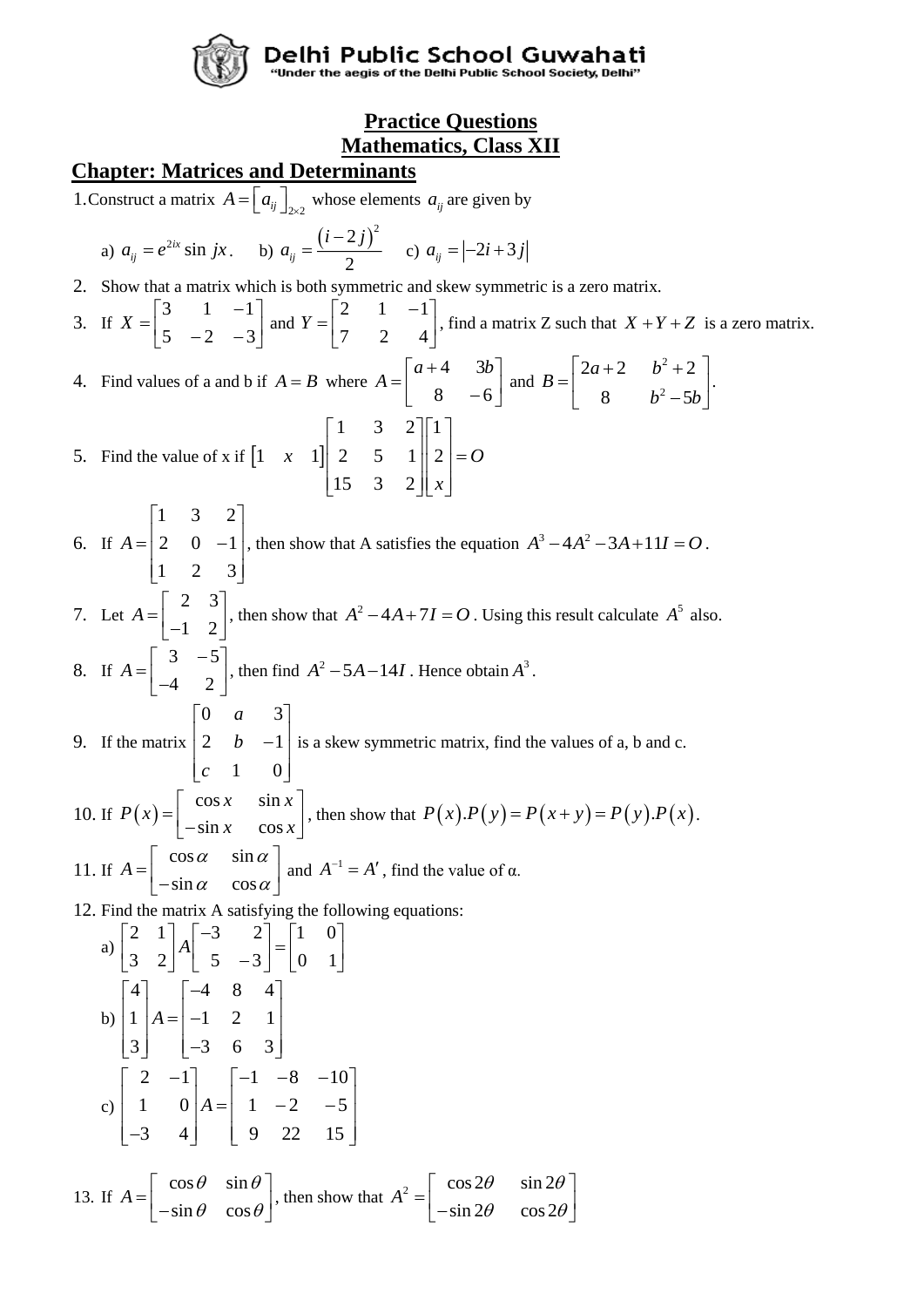14. If 
$$
A = \begin{bmatrix} 1 & 5 \\ 7 & 12 \end{bmatrix}
$$
 and  $B = \begin{bmatrix} 9 & 1 \\ 7 & 8 \end{bmatrix}$ , find a matrix C such that  $3A + 5B + 2C$  is a null matrix

15. Show that A′A and AA′ are both symmetric matrices for any matrix A.

16. Express the following matrices as sum of a symmetric and skew-symmetric matrices

|  | $\begin{bmatrix} 2 & 3 & 1 \end{bmatrix}$     |  |                                                                          |  |
|--|-----------------------------------------------|--|--------------------------------------------------------------------------|--|
|  | a) $\begin{vmatrix} 1 & -1 & 2 \end{vmatrix}$ |  |                                                                          |  |
|  | $\begin{bmatrix} 4 & 1 & 2 \end{bmatrix}$     |  | b) $\begin{bmatrix} 2 & 4 & -6 \\ 7 & 3 & 5 \\ 1 & -2 & 4 \end{bmatrix}$ |  |

17. Give an example of matrices A, B and C such that  $AB = AC$ , where A is nonzero matrix, but  $B \neq C$ .

18. Show by an example that for  $A \neq O$ ,  $B \neq O$ ,  $AB = O$ .

19. Find inverse of the following matrices, if exists.

a) 
$$
\begin{bmatrix} 2 & -1 & 3 \\ -5 & 3 & 1 \\ -3 & 2 & 3 \end{bmatrix}
$$
 b)  $\begin{bmatrix} 2 & 3 & -3 \\ -1 & -2 & 2 \\ 1 & 1 & -1 \end{bmatrix}$  c)  $\begin{bmatrix} 2 & 0 & -1 \\ 5 & 1 & 0 \\ 0 & 1 & 3 \end{bmatrix}$   
20. Evaluate a)  $\begin{vmatrix} a+ib & c+id \\ -c+id & a-ib \end{vmatrix}$  b)  $\begin{vmatrix} \cos 15^{\circ} & \sin 15^{\circ} \\ \sin 75^{\circ} & \cos 75^{\circ} \end{vmatrix}$  c)  $\begin{bmatrix} 1 & -3 & 2 \\ 4 & -1 & 2 \\ 3 & 5 & 2 \end{bmatrix}$  d)  $\begin{bmatrix} 0 & 2 & 6 \\ 1 & 5 & 0 \\ 3 & 7 & 1 \end{bmatrix}$   
21. Find x if  $\begin{vmatrix} 3 & x \\ x & 1 \end{vmatrix} = \begin{vmatrix} 3 & 2 \\ 4 & 1 \end{vmatrix}$ 

22. Find the value of k such that the points are collinear

a)  $A(-3, 7)$ ,  $B(7, k)$  and  $(2, 1)$ . b) A( $1, -5$ ), B( $-4, 5$ ) and ( $k, 7$ ).

23. Find the area of the triangle whose vertices are A  $(11, 7)$ , B  $(5, 5)$  and C  $(-1, 3)$ 

- 24. Compute  $A^{-1}$  for the matrix  $A = \begin{vmatrix} 1 & 2 & 3 \end{vmatrix}$  $\begin{bmatrix} 0 & 1 & 2 \end{bmatrix}$ 3 1 1  $A = \begin{bmatrix} 1 & 2 & 3 \end{bmatrix}$  $\begin{bmatrix} 3 & 1 & 1 \end{bmatrix}$ Hence solve the system of equations:  $x+2y+3z+14=0$  $y + 2z + 8 = 0$  $3x + y + z + 8$ 
	- 25. Find  $A^{-1}$  for the matrix 0 1 1  $A = \begin{vmatrix} 1 & 0 & 1 \end{vmatrix}$ 1 1 0  $\begin{bmatrix} 0 & 1 & 1 \end{bmatrix}$  $=\begin{vmatrix} 1 & 0 & 1 \end{vmatrix}$  a  $\begin{bmatrix} 1 & 1 & 0 \end{bmatrix}$ and show that  $A^2-3$ 2  $A^{-1} = \frac{A^2 - 3I}{4}$

26. Using matrix method solve the following system of equations:

$$
6x-9y-20z = -4
$$
  
\n(a)  $4x-15y+10z = -1$   
\n $2x-3y-5z = -1$   
\n(b)  $x-2y-z = \frac{3}{2}$   
\n $3y-5z = 9$   
\n(c)  $x+2y+3z = 6$   
\n $2x-y+z = 2$   
\n $2x-y+z = 2$   
\n $2x-y+z = 2$   
\n $2x-2y=10$ ,  $2x-y-z = 8$ ,  $-2y+z = 7$ .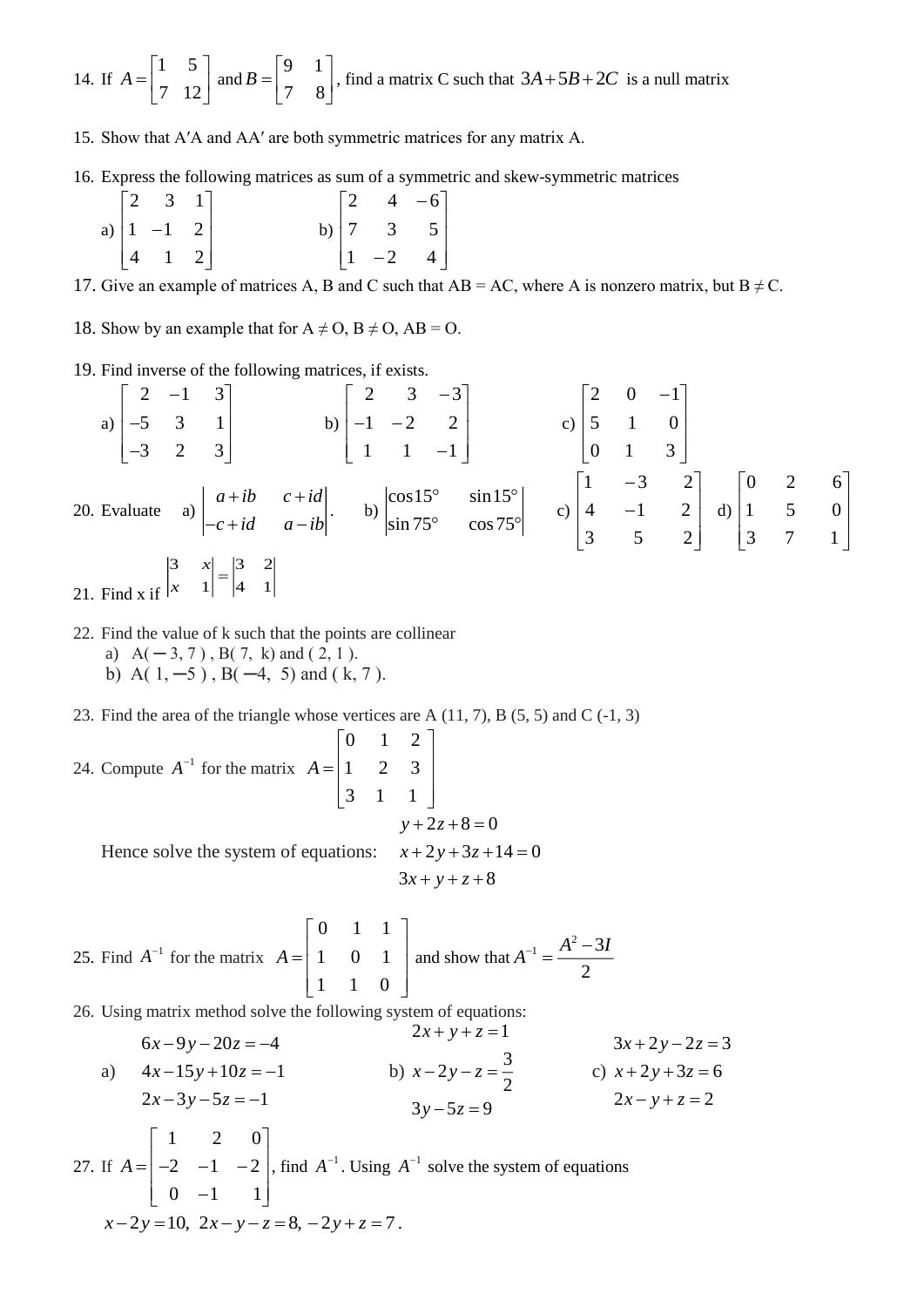28. Use product  $1 \quad -1 \quad 2 \parallel -2 \quad 0 \quad 1$  $0 \t2 \t-3 \t1 \t9 \t2 \t-3$ 3  $-2$  4  $1$  6 1  $-2$  $\begin{bmatrix} 1 & -1 & 2 \end{bmatrix} \begin{bmatrix} -2 & 0 & 1 \end{bmatrix}$  $\begin{vmatrix} 0 & 2 & -3 \end{vmatrix}$  9 2 -3  $\begin{bmatrix} 3 & -2 & 4 \end{bmatrix}$  6 1 -2 to sole the system of equations  $x - y + 2z = 1$ ,  $2y - 3z = 1$ ,  $3x - 2y + 4z = 2$ 29. Given 2 2  $-4$  $4 \t2 \t-4$  $2 -1 5$ *A*  $\begin{bmatrix} 2 & 2 & -4 \end{bmatrix}$  $=\begin{vmatrix} 2 & 2 & 1 \\ -4 & 2 & -4 \end{vmatrix}$  and  $\begin{bmatrix} 2 & -1 & 5 \end{bmatrix}$ and  $1 \quad -1 \quad 0$ 2 3 4 0 1 2 *B*  $\begin{bmatrix} 1 & -1 & 0 \end{bmatrix}$  $=\begin{bmatrix} 2 & 3 & 4 \end{bmatrix}$  $\begin{bmatrix} 0 & 1 & 2 \end{bmatrix}$ , find BA and use this to solve the system of equations  $y+2z=7$ ,  $x-y=3$ ,  $2x+3y+4z=17$ 

30. Prove that  $(A^{-1})' = (A')^{-1}$ , where A is an invertible matrix.

- 31. Show that the points  $(a+5, a-4)$ ,  $(a-2, a+3)$  and  $(a, a)$  do not lie on a straight line for any value of a.
- 32. The sum of three numbers is 6. If we multiply third number by 3 and add second number to it, we get 11. By adding first and third numbers, we get double of the second number. Represent it algebraically and find the numbers using matrix method.
- 33. If A and B are invertible matrices, then prove that  $(AB)^{-1} = B^{-1}A^{-1}$ .

34. If 
$$
A = \begin{bmatrix} 3 & 1 \ 2 & -3 \end{bmatrix}
$$
, find  $|adj A|$  and  $|A adj A|$ .  
\n35. If  $A = \begin{bmatrix} 1 & -2 & 3 \ 0 & -1 & 4 \ -2 & 2 & 1 \end{bmatrix}$ , find  $(A^T)'$ . (Ans:  $\begin{bmatrix} -9 & -8 & -2 \ 8 & 7 & 2 \ -5 & -4 & -1 \end{bmatrix}$ )

### **Chapter: Relations and Functions**

- 36. Let  $A = \{1, 2, 3, \dots, 9\}$  and R be the relation in A  $\times$  A defined by  $(a,b)R(c,d)$  if  $a+d=b+c$  for  $(a,b),(c,d) \in A \times A$  . Prove that R is an equivalence relation and also obtain the equivalence class  $[(2,5)]$ and  $\left[ (1,3) \right]$ .
- 37. Show that the relation R on the set Z of all integers defined by  $(x, y) \in R \Leftrightarrow (x y)$  is divisible by 3 is an equivalence relation.
- 38. Let N be the set of all natural numbers and let R be a relation on  $N \times N$ , defined by  $(a,b)R(c,d) \Leftrightarrow ad = bc$  for all  $(a,b),(c,d) \in N \times N$ . Show that R is an equivalence relation. Also, find the equivalence class  $[(2,6)]$ .
- 39. Let N be the set of all natural numbers and let R be a relation on  $N \times N$ , defined by  $(a,b)R(c,d) \Leftrightarrow ad(b+c)=bc(a+d)$  for  $all(a,b),(c,d) \in N \times N$ . Show that R is an equivalence relation. Also, find the equivalence class  $\left[ (2,6) \right]$ .
- 40. Let R be the equivalence relation in the set  $A = \{0, 1, 2, 3, 4, 5\}$  given by  $R = \{(a, b): 2 \text{ divides } (a b)\}$ . Write the equivalence class  $[0]$ .
- 41. Let  $A = [-1,1]$ . Then discuss whether the following functions defined on A are one-one onto or bijective.

a) 
$$
f(x) = \frac{x}{2}
$$
 b)  $g(x) = |x|$  c)  $h(x) = x|x|$  d)  $k(x) = x^2$